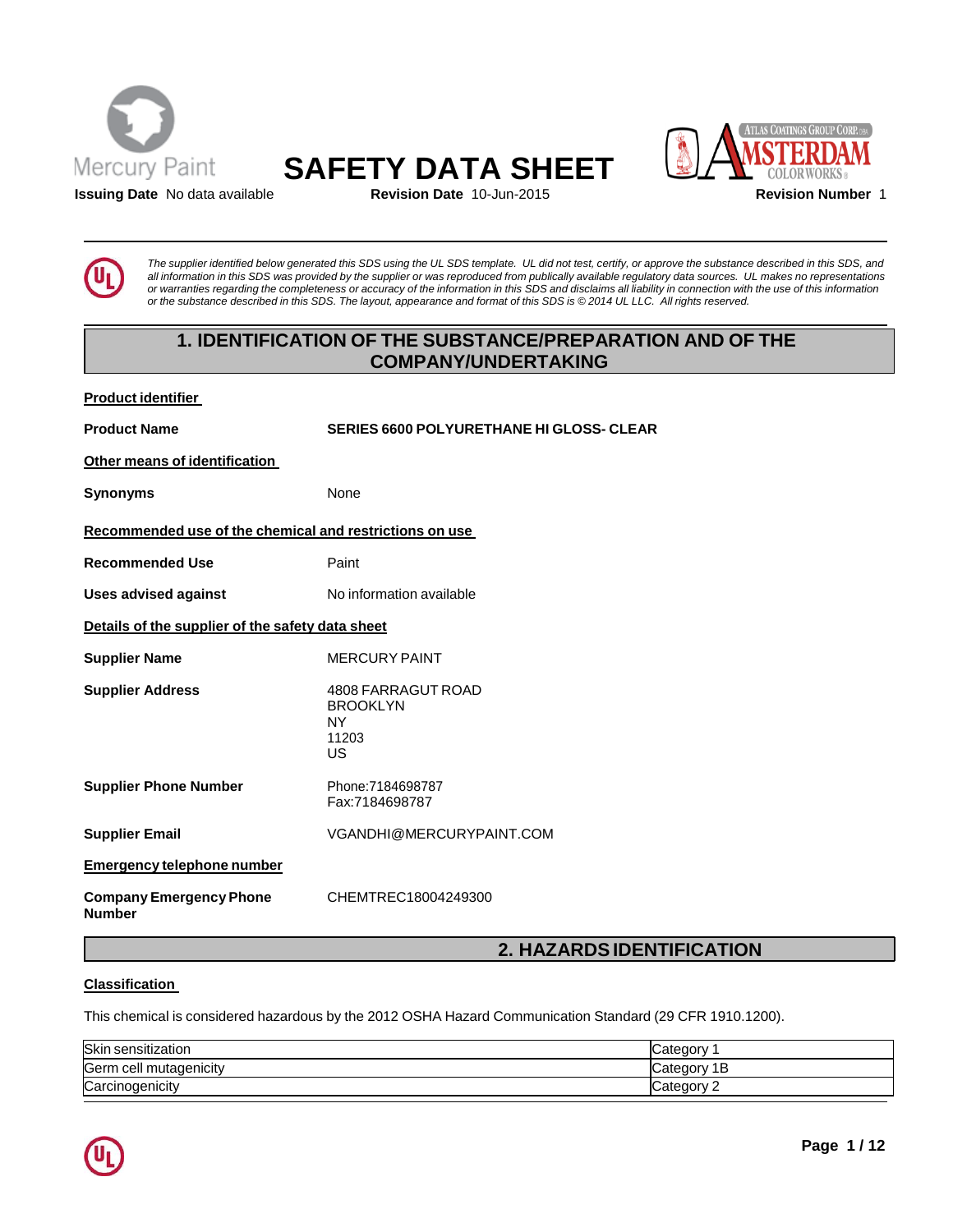| Aspir<br>toxicity     |  |
|-----------------------|--|
| Flamm<br>Tiquids<br>. |  |

## **GHS Label elements, including precautionary statements**

|                                                                                                                                                                                                                         |        | <b>Emergency Overview</b> |  |                        |
|-------------------------------------------------------------------------------------------------------------------------------------------------------------------------------------------------------------------------|--------|---------------------------|--|------------------------|
| Signal word                                                                                                                                                                                                             | Danger |                           |  |                        |
| <b>Hazard Statements</b><br>May cause an allergic skin reaction<br>May cause genetic defects<br>Suspected of causing cancer<br>May be fatal if swallowed and enters airways<br>Flammable liquid and vapor               |        |                           |  |                        |
| <b>Appearance Clear</b>                                                                                                                                                                                                 |        | Physical state Liquid     |  | Odor No data available |
|                                                                                                                                                                                                                         |        |                           |  |                        |
| <b>Precautionary Statements - Prevention</b><br>Obtain special instructions before use                                                                                                                                  |        |                           |  |                        |
| Do not handle until all safety precautions have been read and understood                                                                                                                                                |        |                           |  |                        |
| Use personal protective equipment as required<br>Avoid breathing dust/fume/gas/mist/vapors/spray                                                                                                                        |        |                           |  |                        |
| Contaminated work clothing should not be allowed out of the workplace                                                                                                                                                   |        |                           |  |                        |
| Wear protective gloves<br>Keep away from heat/sparks/open flames/hot surfaces. - No smoking                                                                                                                             |        |                           |  |                        |
| Keep container tightly closed                                                                                                                                                                                           |        |                           |  |                        |
| Ground/bond container and receiving equipment<br>Use explosion-proof electrical/ ventilating/ lighting/ equipment                                                                                                       |        |                           |  |                        |
| Use only non-sparking tools                                                                                                                                                                                             |        |                           |  |                        |
| Take precautionary measures against static discharge                                                                                                                                                                    |        |                           |  |                        |
| <b>Precautionary Statements - Response</b><br>IF exposed or concerned: Get medical advice/attention                                                                                                                     |        |                           |  |                        |
| Specific treatment (see supplemental first aid instructions on this label)                                                                                                                                              |        |                           |  |                        |
| Skin                                                                                                                                                                                                                    |        |                           |  |                        |
| If skin irritation or rash occurs: Get medical advice/attention<br>Wash contaminated clothing before reuse<br>IF ON SKIN (or hair): Remove/Take off immediately all contaminated clothing. Rinse skin with water/shower |        |                           |  |                        |
| Ingestion                                                                                                                                                                                                               |        |                           |  |                        |
| IF SWALLOWED: Immediately call a POISON CENTER or doctor/physician<br>Do NOT induce vomiting                                                                                                                            |        |                           |  |                        |
| <b>Fire</b>                                                                                                                                                                                                             |        |                           |  |                        |

In case of fire: Use CO2, dry chemical, or foam for extinction

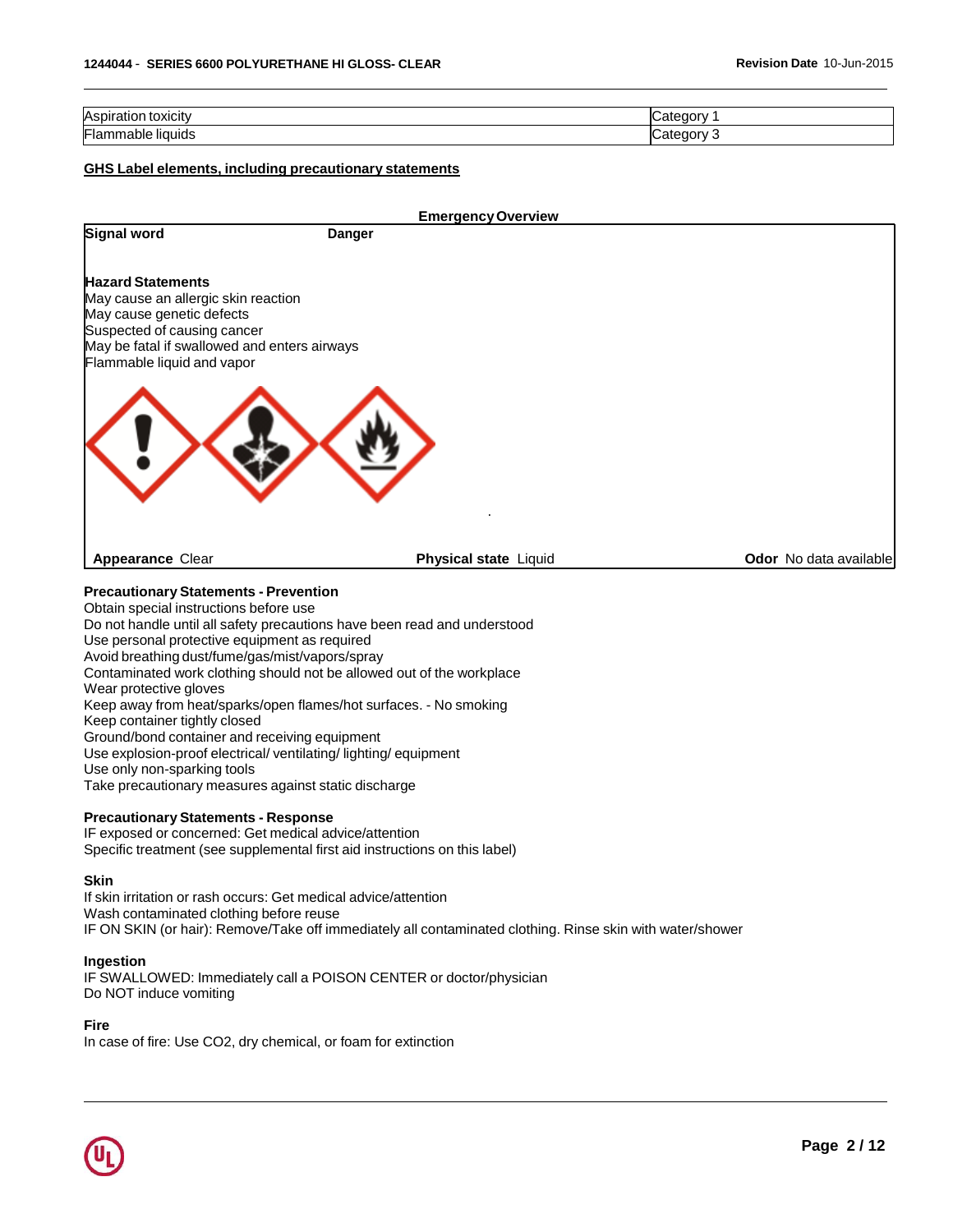**Precautionary Statements - Storage** Store locked up Store in a well-ventilated place. Keep cool

**Precautionary Statements - Disposal** Dispose of contents/container to an approved waste disposal plant

#### **Hazards not otherwise classified (HNOC)**

Not applicable

.

#### **Unknown Toxicity**

73.563% of the mixture consists of ingredient(s) of unknown toxicity

#### **Other information**

Repeated or prolonged skin contact may cause allergic reactions with susceptible persons PROLONGED OR REPEATED CONTACT MAY DRY SKIN AND CAUSE IRRITATION

#### **Interactions with Other Chemicals**

Use of alcoholic beverages may enhance toxic effects.

## **3. COMPOSITION/INFORMATION ON INGREDIENTS**

| <b>Chemical Name</b>      | <b>CAS No</b> | Weight-%     | <b>Trade Secret</b> |
|---------------------------|---------------|--------------|---------------------|
| Mineral Spirits (Rule 66) | 8052-41-3     | 30<br>$10 -$ |                     |
| Methyl ethyl ketoxime     | $96 - 29 -$   |              |                     |

\*The exact percentage (concentration) of composition has been withheld as a trade secret

## **4. FIRST AID MEASURES**

#### **First aid measures**

| <b>General Advice</b> | Show this safety data sheet to the doctor in attendance. Immediate medical<br>attention is required.                                                                                                                                                                                                                                                                                                              |
|-----------------------|-------------------------------------------------------------------------------------------------------------------------------------------------------------------------------------------------------------------------------------------------------------------------------------------------------------------------------------------------------------------------------------------------------------------|
| Eye contact           | Rinse immediately with plenty of water, also under the eyelids, for at least 15<br>minutes. Keep eye wide open while rinsing. Do not rub affected area. Remove<br>contact lenses, if present and easy to do. Continue rinsing.                                                                                                                                                                                    |
| <b>Skin contact</b>   | May cause an allergic skin reaction. In the case of skin irritation or allergic<br>reactions see a physician. Wash off immediately with soap and plenty of water<br>while removing all contaminated clothes and shoes.                                                                                                                                                                                            |
| <b>Inhalation</b>     | Aspiration into lungs can produce severe lung damage. If breathing has stopped,<br>give artificial respiration. Get medical attention immediately. Remove to fresh air.<br>Avoid direct contact with skin. Use barrier to give mouth-to-mouth resuscitation. If<br>breathing is difficult, (trained personnel should) give oxygen. Seek immediate<br>medical attention/advice. Delayed pulmonary edema may occur. |
| Ingestion             | Aspiration hazard if swallowed - can enter lungs and cause damage. Do NOT<br>induce vomiting. If vomiting occurs spontaneously, keep head below hips to<br>prevent aspiration. Rinse mouth immediately and drink plenty of water. Never give                                                                                                                                                                      |

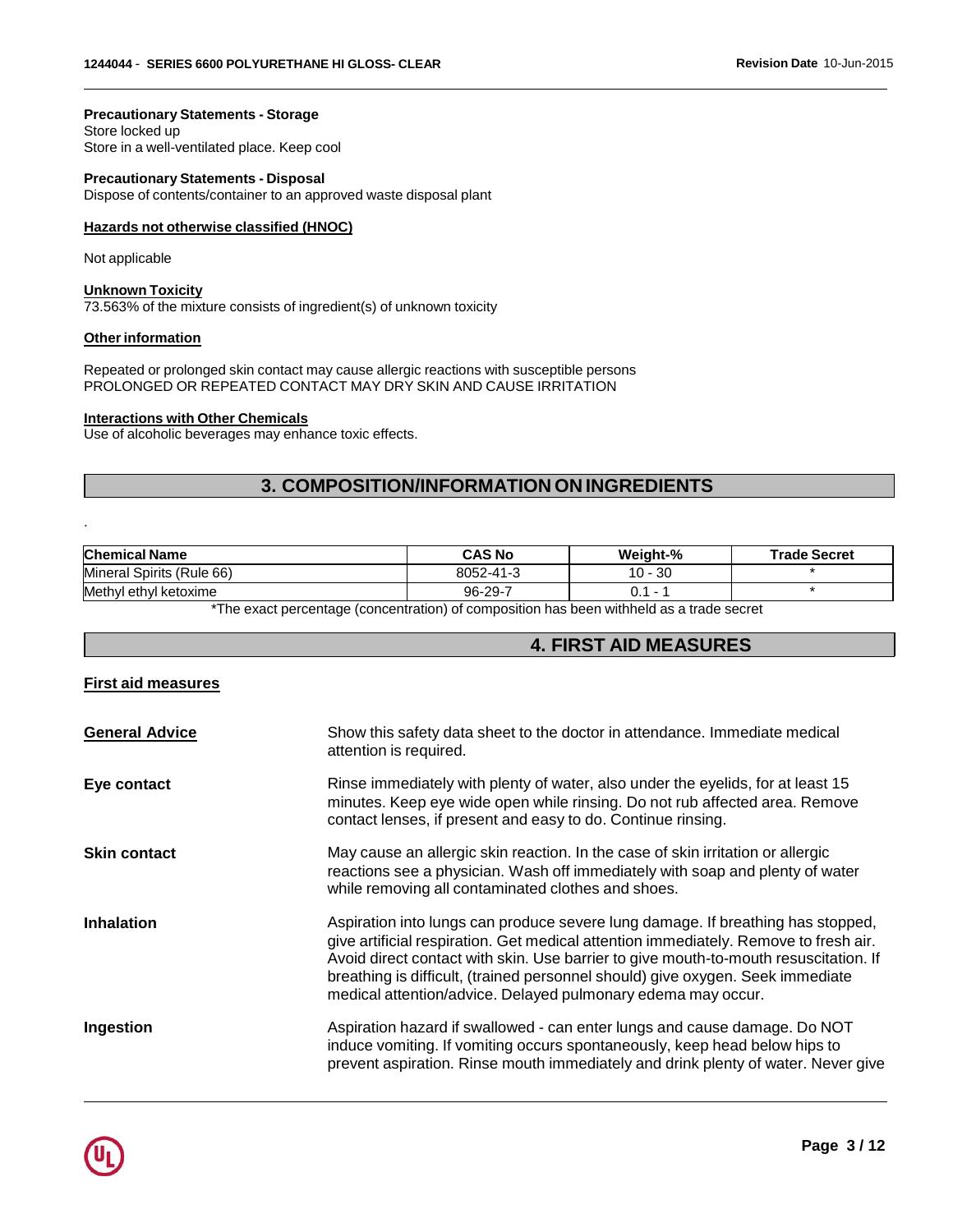anything by mouth to an unconscious person. Call a physician or poison control center immediately. **Self-protection of the first aider** Ensure that medical personnel are aware of the material(s) involved, take precautions to protect themselves and prevent spread of contamination. Avoid direct contact with skin. Use barrier to give mouth-to-mouth resuscitation. Use personal protective equipment as required. Wear personal protective clothing (see section 8). Remove all sources of ignition. **Most important symptoms and effects, both acute and delayed Most Important Symptoms and Effects** Itching. Rashes. Hives. Difficulty in breathing. Coughing and/ or wheezing. Dizziness. **Indication of any immediate medical attention and special treatment needed Notes to Physician** May cause sensitization of susceptible persons. Treat symptomatically.

## **5. FIRE-FIGHTING MEASURES**

#### **Suitable Extinguishing Media**

Use extinguishing measures that are appropriate to local circumstances and the surrounding environment. Dry chemical. Carbon dioxide (CO2). Water spray. Alcohol resistant foam.

#### **Unsuitable extinguishing media**

CAUTION: Use of water spray when fighting fire may be inefficient.

#### **Specific hazards arising from the chemical**

Product is or contains a sensitizer. May cause sensitization by skin contact. Risk of ignition. Keep product and empty container away from heat and sources of ignition. In the event of fire, cool tanks with water spray. Fire residues and contaminated fire extinguishing water must be disposed of in accordance with local regulations.

| <b>Uniform Fire Code</b> | Sensitizer: Liquid     |
|--------------------------|------------------------|
|                          | Combustible Liquid: II |

#### **Hazardous Combustion Products** Carbon oxides.

**Explosion Data Sensitivity to Mechanical Impact** No.

**Sensitivity to Static Discharge** Yes.

#### **Protective equipment and precautions for firefighters**

As in any fire, wear self-contained breathing apparatus pressure-demand, MSHA/NIOSH (approved or equivalent) and full protective gear.

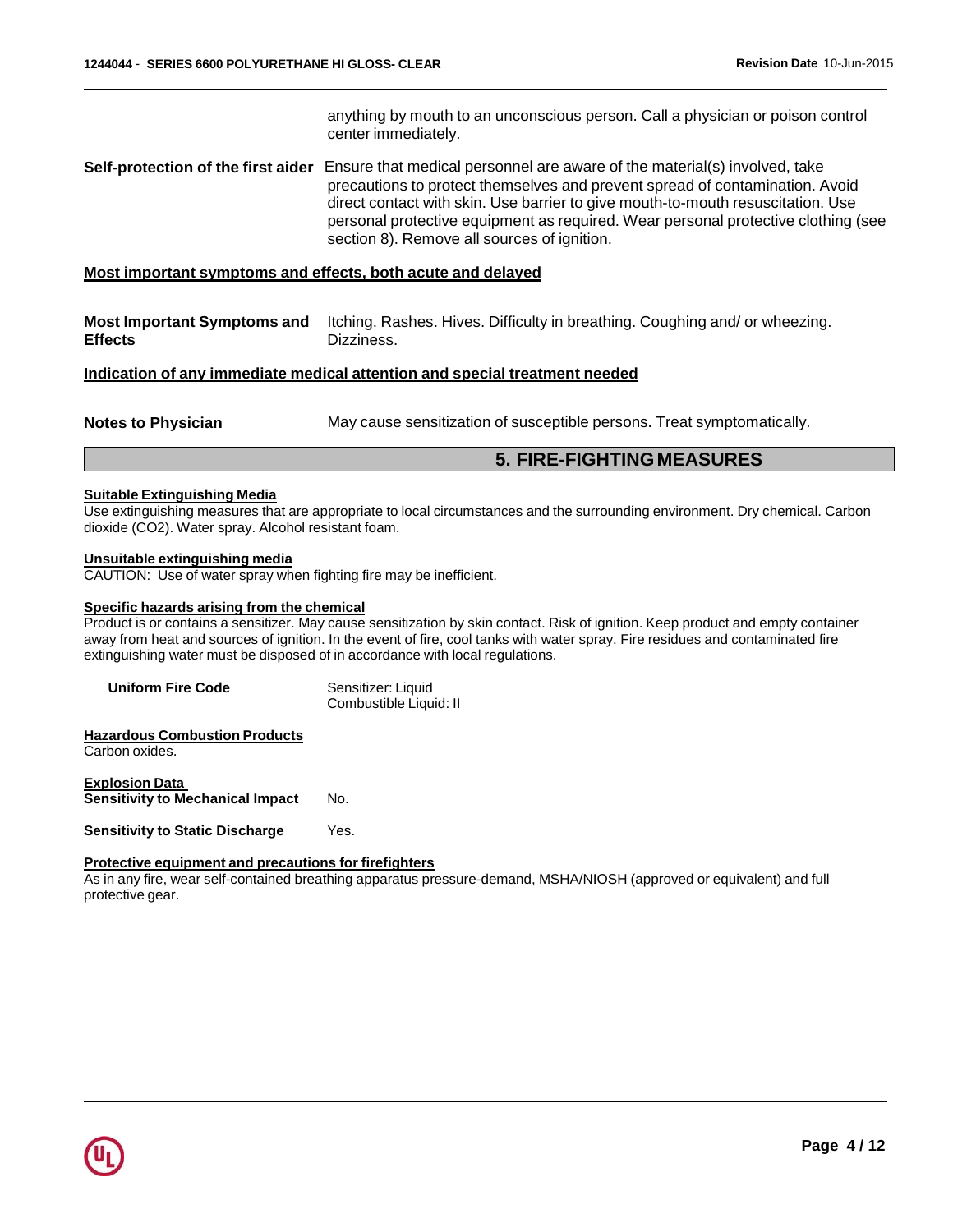# **6. ACCIDENTAL RELEASE MEASURES**

## **Personal precautions, protective equipment and emergency procedures**

| <b>Personal precautions</b>                          | Avoid contact with skin, eyes or clothing. Use personal protective equipment as required.<br>Evacuate personnel to safe areas. Ensure adequate ventilation. See section 8 for more<br>information. Keep people away from and upwind of spill/leak. ELIMINATE all ignition<br>sources (no smoking, flares, sparks or flames in immediate area). Pay attention to<br>flashback. Take precautionary measures against static discharges. All equipment used<br>when handling the product must be grounded. Do not touch or walk through spilled<br>material. |  |
|------------------------------------------------------|----------------------------------------------------------------------------------------------------------------------------------------------------------------------------------------------------------------------------------------------------------------------------------------------------------------------------------------------------------------------------------------------------------------------------------------------------------------------------------------------------------------------------------------------------------|--|
| <b>Other Information</b>                             | Refer to protective measures listed in Sections 7 and 8. Ventilate the area.                                                                                                                                                                                                                                                                                                                                                                                                                                                                             |  |
| <b>Environmental precautions</b>                     |                                                                                                                                                                                                                                                                                                                                                                                                                                                                                                                                                          |  |
| <b>Environmental precautions</b>                     | Refer to protective measures listed in Sections 7 and 8. Prevent further leakage or spillage<br>if safe to do so. Prevent product from entering drains.                                                                                                                                                                                                                                                                                                                                                                                                  |  |
| Methods and material for containment and cleaning up |                                                                                                                                                                                                                                                                                                                                                                                                                                                                                                                                                          |  |
| <b>Methods for containment</b>                       | Prevent further leakage or spillage if safe to do so. Do not touch or walk through spilled<br>material. A vapor suppressing foam may be used to reduce vapors. Dike far ahead of spill<br>to collect runoff water. Keep out of drains, sewers, ditches and waterways.                                                                                                                                                                                                                                                                                    |  |
| Methods for cleaning up                              | Pick up and transfer to properly labeled containers. Take precautionary measures against<br>static discharges. Dam up. Soak up with inert absorbent material.                                                                                                                                                                                                                                                                                                                                                                                            |  |
|                                                      | <b>7. HANDLING AND STORAGE</b>                                                                                                                                                                                                                                                                                                                                                                                                                                                                                                                           |  |

| <b>Precautions for safe handling</b> |                                                                                                                                                                                                                                                                                                                                                                                                                                                                                                                                                                                                                                                                                              |
|--------------------------------------|----------------------------------------------------------------------------------------------------------------------------------------------------------------------------------------------------------------------------------------------------------------------------------------------------------------------------------------------------------------------------------------------------------------------------------------------------------------------------------------------------------------------------------------------------------------------------------------------------------------------------------------------------------------------------------------------|
| <b>Handling</b>                      | Handle in accordance with good industrial hygiene and safety practice. Avoid contact with<br>skin, eyes or clothing. Take off contaminated clothing and wash before reuse. Do not eat,<br>drink or smoke when using this product. Use personal protection equipment. Avoid<br>breathing vapors or mists. Keep away from heat/sparks/open flames/hot surfaces. - No<br>smoking. Use grounding and bonding connection when transferring this material to prevent<br>static discharge, fire or explosion. Use with local exhaust ventilation. Use spark-proof tools<br>and explosion-proof equipment. Keep in an area equipped with sprinklers. Use according to<br>package label instructions. |
|                                      | Conditions for safe storage, including any incompatibilities                                                                                                                                                                                                                                                                                                                                                                                                                                                                                                                                                                                                                                 |
| <b>Storage</b>                       | Keep containers tightly closed in a dry, cool and well-ventilated place. Store locked up.<br>Keep out of the reach of children. Protect from moisture. Store away from other materials.<br>Keep away from heat, sparks, flame and other sources of ignition (i.e., pilot lights, electric<br>motors and static electricity). Keep in properly labeled containers. Do not store near<br>combustible materials. Keep in an area equipped with sprinklers. Store in accordance with<br>the particular national regulations. Store in accordance with local regulations.                                                                                                                         |
| <b>Incompatible Products</b>         | None known based on information supplied.                                                                                                                                                                                                                                                                                                                                                                                                                                                                                                                                                                                                                                                    |

# **8. EXPOSURE CONTROLS/PERSONALPROTECTION**

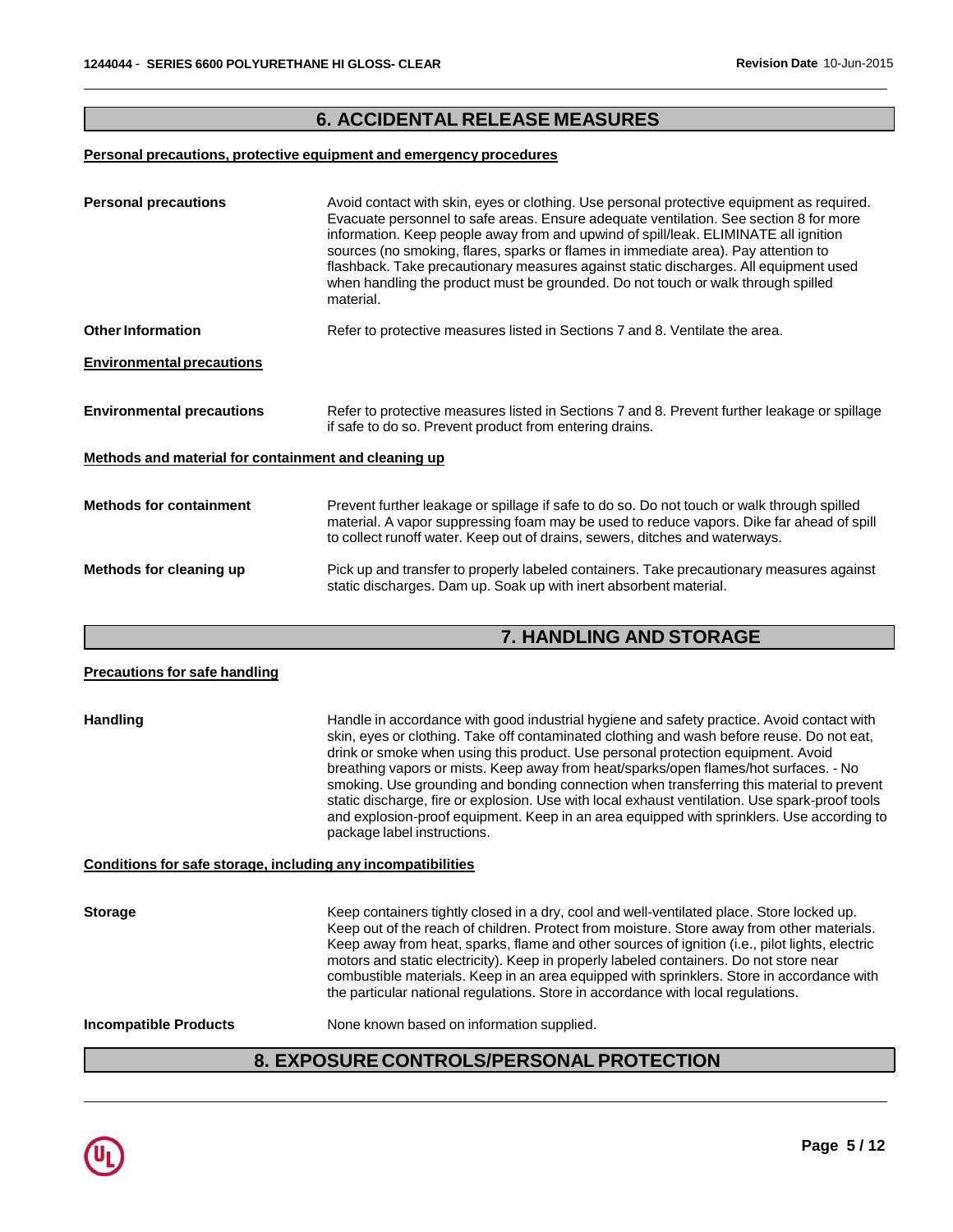## **Control parameters**

#### **Exposure Guidelines**

| <b>Chemical Name</b>                                                                                                                                                                                                          | <b>ACGIHTLV</b>                                                  | <b>OSHA PEL</b>                                                                                                                                                                                                                                                                                                                                       | <b>NIOSH IDLH</b>                                                                                      |
|-------------------------------------------------------------------------------------------------------------------------------------------------------------------------------------------------------------------------------|------------------------------------------------------------------|-------------------------------------------------------------------------------------------------------------------------------------------------------------------------------------------------------------------------------------------------------------------------------------------------------------------------------------------------------|--------------------------------------------------------------------------------------------------------|
| Mineral Spirits (Rule 66)<br>8052-41-3                                                                                                                                                                                        | TWA: 100 ppm                                                     | TWA: 500 ppm<br>TWA: 2900 mg/m <sup>3</sup><br>(vacated) TWA: 100 ppm<br>(vacated) TWA: 525 mg/m <sup>3</sup>                                                                                                                                                                                                                                         | IDLH: 20000 mg/m <sup>3</sup><br>Ceiling: $1800 \text{ mg/m}^3$ 15 min<br>TWA: $350$ mg/m <sup>3</sup> |
| ACGIH TLV: American Conference of Governmental Industrial Hygienists - Threshold Limit Value OSHA PEL: Occupational Safety and Health<br>Administration - Permissible Exposure Limits Immediately Dangerous to Life or Health |                                                                  |                                                                                                                                                                                                                                                                                                                                                       |                                                                                                        |
| <b>Other Exposure Guidelines</b>                                                                                                                                                                                              |                                                                  | Vacated limits revoked by the Court of Appeals decision in AFL-CIO v. OSHA, 965 F.2d 962<br>(11th Cir., 1992) See section 15 for national exposure control parameters                                                                                                                                                                                 |                                                                                                        |
| <b>Appropriate engineering controls</b>                                                                                                                                                                                       |                                                                  |                                                                                                                                                                                                                                                                                                                                                       |                                                                                                        |
| <b>Engineering Measures</b>                                                                                                                                                                                                   | <b>Showers</b><br>Eyewash stations<br><b>Ventilation systems</b> |                                                                                                                                                                                                                                                                                                                                                       |                                                                                                        |
| Individual protection measures, such as personal protective equipment                                                                                                                                                         |                                                                  |                                                                                                                                                                                                                                                                                                                                                       |                                                                                                        |
| <b>Eye/face protection</b>                                                                                                                                                                                                    | Tight sealing safety goggles.                                    |                                                                                                                                                                                                                                                                                                                                                       |                                                                                                        |
| Skin and body protection                                                                                                                                                                                                      | apron. Impervious gloves. Antistatic boots.                      | Wear protective gloves and protective clothing. Long sleeved clothing. Chemical resistant                                                                                                                                                                                                                                                             |                                                                                                        |
| <b>Respiratory protection</b>                                                                                                                                                                                                 |                                                                  | No protective equipment is needed under normal use conditions. If exposure limits are<br>exceeded or irritation is experienced, ventilation and evacuation may be required.                                                                                                                                                                           |                                                                                                        |
| <b>Hygiene Measures</b>                                                                                                                                                                                                       |                                                                  | Handle in accordance with good industrial hygiene and safety practice. Do not eat, drink or<br>smoke when using this product. Wash hands before breaks and immediately after handling<br>the product. Contaminated work clothing should not be allowed out of the workplace.<br>Regular cleaning of equipment, work area and clothing is recommended. |                                                                                                        |

# **9. PHYSICAL AND CHEMICAL PROPERTIES**

## **Physical and Chemical Properties**

| <b>Physical state</b><br>Appearance<br>Color     | Liquid<br>Clear<br>No information available | Odor<br><b>Odor Threshold</b> | No data available<br>No information available |
|--------------------------------------------------|---------------------------------------------|-------------------------------|-----------------------------------------------|
| <b>Propert</b>                                   | Values                                      | <b>Remarks Method</b>         |                                               |
| У                                                |                                             |                               |                                               |
| рH                                               | UNKNOWN                                     | None known                    |                                               |
| <b>Melting / freezing point</b>                  | No data available                           | None known                    |                                               |
| Boiling point / boiling range                    | >37 °C / > 99 °F                            | None known                    |                                               |
| <b>Flash Point</b>                               | 43 C / 109 F                                | None known                    |                                               |
| <b>Evaporation Rate</b>                          | No data available                           | None known                    |                                               |
| Flammability (solid, gas)                        | No data available                           | None known                    |                                               |
| <b>Flammability Limit in Air</b>                 |                                             |                               |                                               |
| Upper flammability limit                         | No data available                           |                               |                                               |
| Lower flammability limit                         | No data available                           |                               |                                               |
| Vapor pressure 0.28 kPa (2.1 mm Hg) @ room temp. |                                             | None known                    |                                               |
| Vapor density                                    | No data available                           | None known                    |                                               |
|                                                  |                                             |                               |                                               |

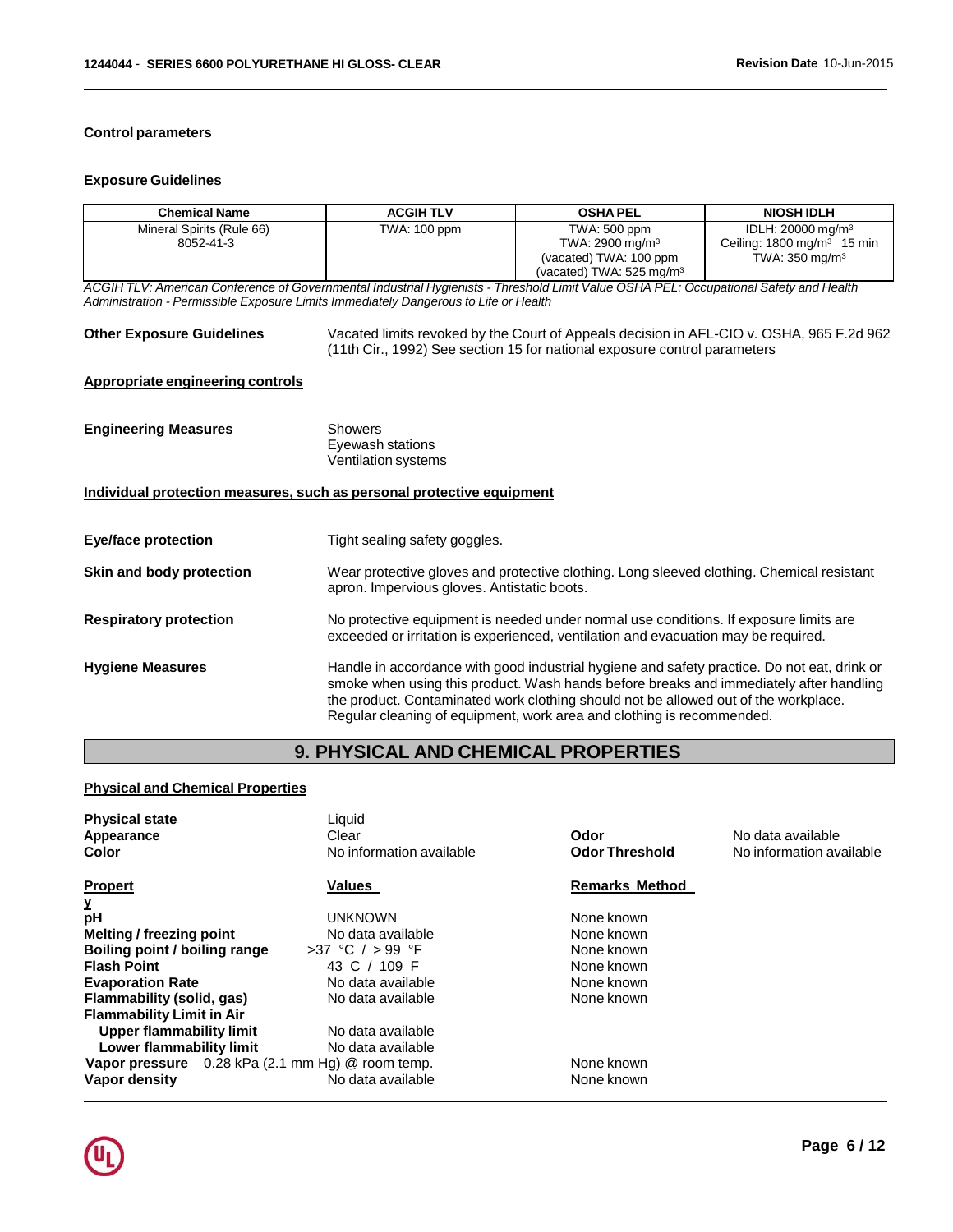| <b>Specific Gravity</b>                                 | .919                |
|---------------------------------------------------------|---------------------|
| <b>Water Solubility</b>                                 | Virtually insoluble |
| Solubility in other solvents                            | No data available   |
| Partition coefficient: n-octanol/waterNo data available |                     |
| <b>Autoignition temperature</b>                         | No data available   |
| <b>Decomposition temperature</b>                        | No data available   |
| <b>Kinematic viscosity</b>                              | No data available   |
| <b>Dynamic viscosity</b>                                | No data available   |
| <b>Explosive properties</b>                             | No data available   |
| <b>Oxidizing properties</b>                             | No data available   |
|                                                         |                     |

#### **Other Information**

**Softening Point** No data available **VOC Content (%)** No data available **Particle Size** No data available **Particle Size Distribution**

**None known None known None known None known None known** None known None known None known

# **10. STABILITY AND REACTIVITY**

#### **Reactivity**

No data available.

#### **Chemical stability** Stable under recommended storage conditions. **Possibility of Hazardous Reactions** None under normal processing. **Hazardous Polymerization** Hazardous polymerization does not occur.

#### **Conditions to avoid** Heat, flames and sparks. **Incompatible materials** None known based on information supplied. **Hazardous Decomposition Products**

Carbon oxides.

# **11. TOXICOLOGICALINFORMATION**

#### **Information on likely routes of exposure**

#### **Product Information** .

| <b>Inhalation</b>   | Specific test data for the substance or mixture is not available. Aspiration into lungs can<br>produce severe lung damage. May cause pulmonary edema. Pulmonary edema can be<br>fatal. May cause irritation of respiratory tract.                      |
|---------------------|--------------------------------------------------------------------------------------------------------------------------------------------------------------------------------------------------------------------------------------------------------|
| Eye contact         | Specific test data for the substance or mixture is not available. May cause irritation.                                                                                                                                                                |
| <b>Skin contact</b> | Repeated exposure may cause skin dryness or cracking.                                                                                                                                                                                                  |
| Ingestion           | Specific test data for the substance or mixture is not available. Potential for aspiration if<br>swallowed. May cause lung damage if swallowed. Aspiration may cause pulmonary edema<br>and pneumonitis. May be fatal if swallowed and enters airways. |

#### **Component Information**

| <b>Chem</b><br>ше | <b>D50</b><br>∩ral<br>_____ | <b>D50</b><br>.)erm <sup>.</sup> | <b>.C50</b><br>---<br>ınn<br>. |  |
|-------------------|-----------------------------|----------------------------------|--------------------------------|--|
|                   |                             |                                  |                                |  |

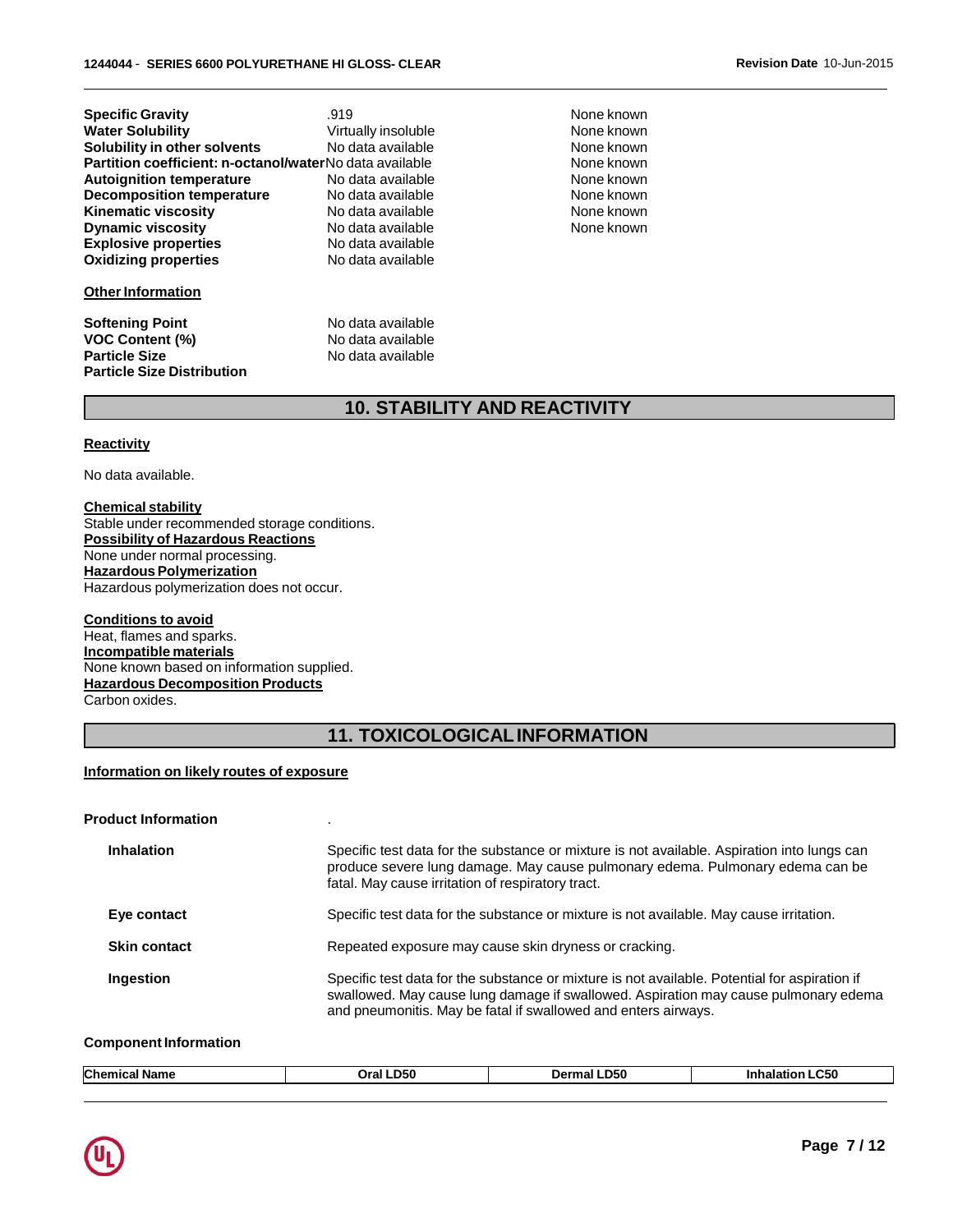| Methyl ethyl ketoxime<br>96-29-7                                                                                       | $= 930$ mg/kg (Rat)                                                                | $= 0.2$ mg/kg (Rabbit)                                                                                                                                                               | $= 20$ mg/L (Rat) 4 h |  |  |
|------------------------------------------------------------------------------------------------------------------------|------------------------------------------------------------------------------------|--------------------------------------------------------------------------------------------------------------------------------------------------------------------------------------|-----------------------|--|--|
| Information on toxicological effects                                                                                   |                                                                                    |                                                                                                                                                                                      |                       |  |  |
| <b>Symptoms</b>                                                                                                        |                                                                                    | Itching. Rashes. Hives. Difficulty in breathing. Coughing and/or wheezing. Asthma-like and/<br>or skin allergy-like symptoms.                                                        |                       |  |  |
|                                                                                                                        |                                                                                    | Delayed and immediate effects as well as chronic effects from short and long-term exposure                                                                                           |                       |  |  |
| <b>Sensitization</b>                                                                                                   |                                                                                    | May cause sensitization of susceptible persons. May cause sensitization by skin contact.                                                                                             |                       |  |  |
| <b>Mutagenic Effects</b>                                                                                               |                                                                                    | There is no data available for this product. Contains a known or suspected mutagen.                                                                                                  |                       |  |  |
| Carcinogenicity                                                                                                        |                                                                                    | The table below indicates whether each agency has listed any ingredient as a carcinogen.                                                                                             |                       |  |  |
| <b>IARC (International Agency for Research on Cancer)</b><br>Group 2B - Possibly Carcinogenic to Humans<br>X - Present | OSHA (Occupational Safety and Health Administration of the US Department of Labor) |                                                                                                                                                                                      |                       |  |  |
| <b>Reproductive toxicity</b>                                                                                           | No information available.                                                          |                                                                                                                                                                                      |                       |  |  |
| <b>STOT - single exposure</b>                                                                                          | No information available.                                                          |                                                                                                                                                                                      |                       |  |  |
| <b>STOT - repeated exposure</b>                                                                                        | No information available.                                                          |                                                                                                                                                                                      |                       |  |  |
| <b>Chronic Toxicity</b>                                                                                                | may cause pulmonary edema and pneumonitis.                                         | No known effect based on information supplied. Contains a known or suspected mutagen.<br>Possible risk of irreversible effects. Contains a known or suspected carcinogen. Aspiration |                       |  |  |
| <b>Target Organ Effects</b>                                                                                            |                                                                                    | Skin. May affect the genetic material in germ cells (sperm and eggs). Respiratory system.<br>Eyes. Gastrointestinal tract (GI). Central Nervous System (CNS). Kidney. Liver. Testes. |                       |  |  |
| <b>Aspiration Hazard</b>                                                                                               | No information available.                                                          |                                                                                                                                                                                      |                       |  |  |
|                                                                                                                        |                                                                                    |                                                                                                                                                                                      |                       |  |  |

## **Numerical measures of toxicity Product Information**

**The following values are calculated based on chapter 3.1 of the GHS document** Not applicable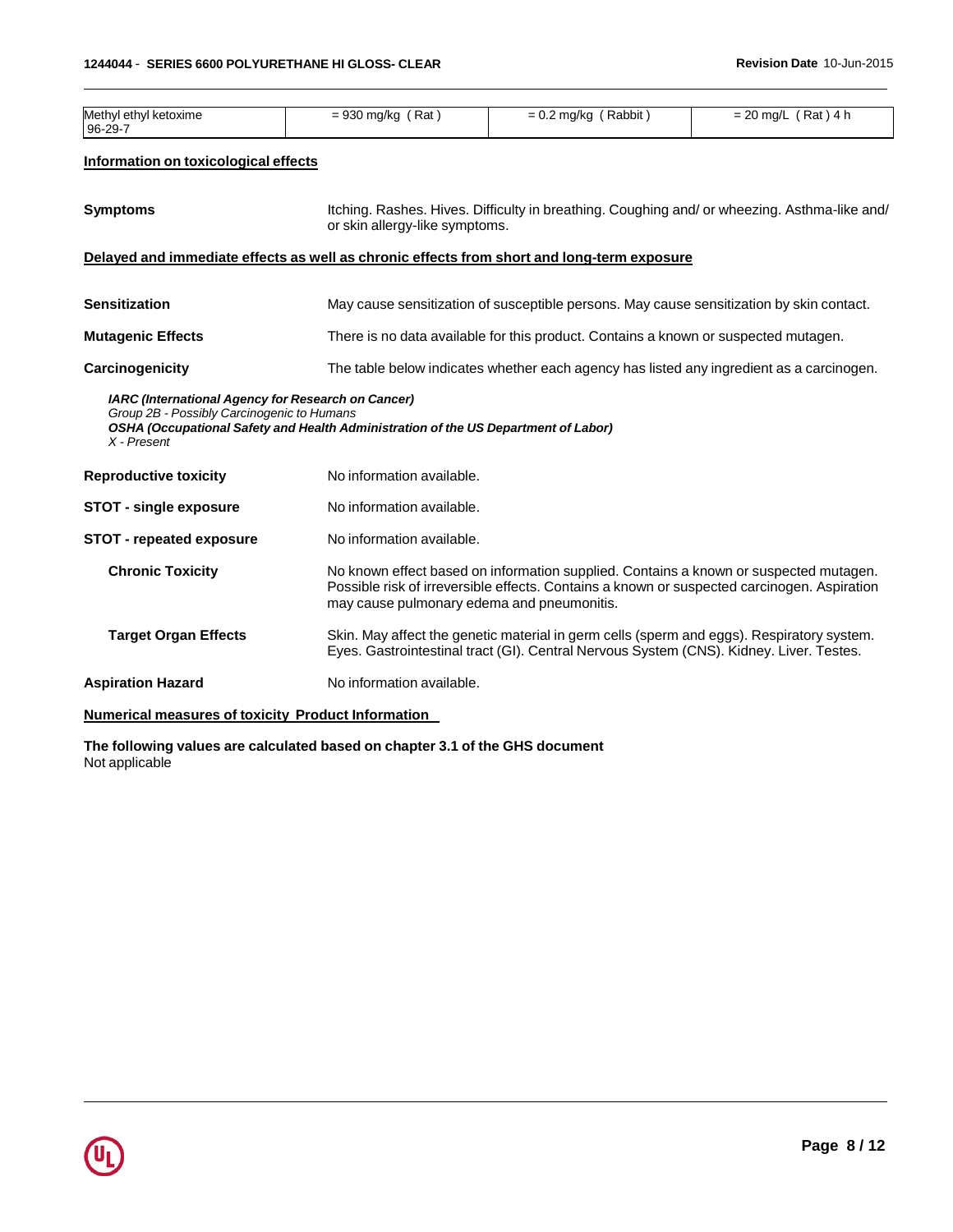# **12. ECOLOGICALINFORMATION**

#### **Ecotoxicity**

The environmental impact of this product has not been fully investigated.

| <b>Chemical Name</b>                   | <b>Toxicity to Algae</b>                            | <b>Toxicity to Fish</b>                                                                                                                               | <b>Toxicity to</b><br>Microorganisms              | Daphnia Magna (Water<br>Flea) |
|----------------------------------------|-----------------------------------------------------|-------------------------------------------------------------------------------------------------------------------------------------------------------|---------------------------------------------------|-------------------------------|
| Methyl ethyl ketoxime<br>$96 - 29 - 7$ | 72h EC50: = 83 mg/L<br>(Desmodesmus<br>subspicatus) | 96h LC50: 777 - 914 mg/L<br>(Pimephales promelas) 96h<br>LC50: 320 - 1000 mg/L<br>(Leuciscus idus) 96h LC50:  <br>= 760 mg/L (Poecilia<br>reticulata) | $EC50 = 281$ mg/L 17 h<br>$EC50 = 950$ mg/L 5 min | 48h EC50: $= 750$ mg/L        |

#### **Persistence and Degradability**

No information available.

#### **Bioaccumulation**

| <b>Chemical Name</b>                                   | <b>Log Pow</b><br>__ |
|--------------------------------------------------------|----------------------|
| Methyl<br>ethvl<br>l ketoxime<br>____<br>$96 - 29 - 7$ | 0.65                 |

## **Other adverse effects**

No information available.

# **13. DISPOSALCONSIDERATIONS**

#### **Waste treatment methods**

| <b>Disposal methods</b>       | This material, as supplied, is a hazardous waste according to federal regulations (40 CFR)<br>$261$ . |
|-------------------------------|-------------------------------------------------------------------------------------------------------|
| <b>Contaminated Packaging</b> | Do not reuse empty containers.                                                                        |
| <b>US EPA Waste Number</b>    | D001                                                                                                  |

#### **California Hazardous Waste Codes** 331

This product contains one or more substances that are listed with the State of California as a hazardous waste.

## **14. TRANSPORTINFORMATION**

| DOT                         |                           |
|-----------------------------|---------------------------|
| <b>Proper Shipping Name</b> | CONSUMER COMMODITY        |
| <b>Hazard Class</b>         | ORM-D                     |
| <b>Description</b>          | CONSUMER COMMODITY, ORM-D |
| TDC                         |                           |

#### **TDG**

| UN-No.                      | U  |
|-----------------------------|----|
| <b>Proper Shipping Name</b> | P, |
| <b>Hazard Class</b>         | 3  |
| <b>Packing Group</b>        | Ш  |

**UN-No.** UN1263 **PAINT** 

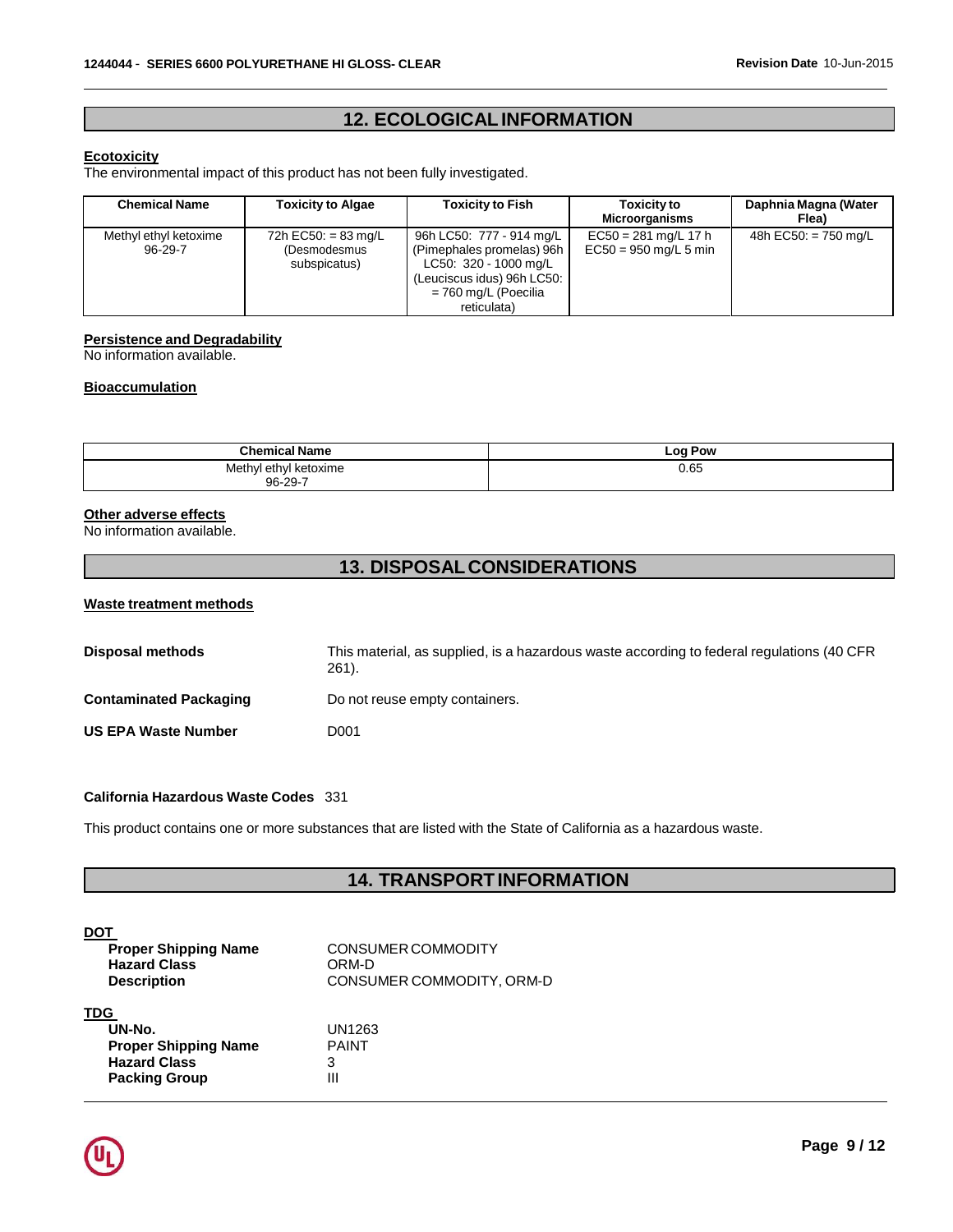| <b>Description</b>                                                                                                                                                                                                                                           | UN1263, PAINT, 3, III, MARINE POLLUTANT                                                                                        |
|--------------------------------------------------------------------------------------------------------------------------------------------------------------------------------------------------------------------------------------------------------------|--------------------------------------------------------------------------------------------------------------------------------|
| <b>MEX</b><br>UN-No.<br><b>Proper Shipping Name</b><br><b>Hazard Class</b><br><b>Packing Group</b><br><b>Description</b>                                                                                                                                     | UN1263<br><b>PAINT</b><br>3<br>Ш<br>UN1263, PAINT, 3, III                                                                      |
| <b>ICAO</b><br>UN-No.<br><b>Proper Shipping Name</b><br><b>Hazard Class</b><br><b>Packing Group</b><br><b>Description</b>                                                                                                                                    | <b>UN1263</b><br><b>PAINT</b><br>3<br>Ш<br>UN1263, PAINT, 3, III                                                               |
| <b>IATA</b><br>UN-No.<br><b>Proper Shipping Name</b><br><b>Hazard Class</b><br><b>Packing Group</b><br><b>Description</b>                                                                                                                                    | UN1263<br><b>PAINT</b><br>3<br>Ш<br>UN1263, PAINT, 3, III                                                                      |
| <b>IMDG/IMO</b><br>UN-No.<br><b>Proper Shipping Name</b><br><b>Hazard Class</b><br><b>Packing Group</b><br>EmS-No.<br><b>Description</b>                                                                                                                     | UN1263<br><b>PAINT</b><br>3<br>Ш<br>$F-E$ , S-E<br>UN1263, PAINT, 3, III, (43°C C.C.), MARINE POLLUTANT                        |
| <b>RID</b><br>UN-No.<br><b>Proper Shipping Name</b><br><b>Hazard Class</b><br><b>Packing Group</b><br><b>Classification code</b><br><b>Description</b>                                                                                                       | UN1263<br><b>PAINT</b><br>3<br>$\mathbf{III}$<br>F <sub>1</sub><br>UN1263, PAINT, 3, III                                       |
| <b>ADR</b><br>UN-No.<br><b>Proper Shipping Name</b><br><b>Hazard Class</b><br><b>Packing Group</b><br><b>Classification code</b><br><b>Tunnel restriction code</b><br><b>Description</b>                                                                     | UN1263<br><b>PAINT</b><br>3<br>Ш<br>F1<br>(D/E)<br>UN1263, PAINT, 3, III                                                       |
| <u>ADN</u><br>UN-No.<br><b>Proper Shipping Name</b><br><b>Hazard Class</b><br><b>Packing Group</b><br><b>Classification code</b><br><b>Special Provisions</b><br><b>Description</b><br><b>Hazard Labels</b><br><b>Limited Quantity</b><br><b>Ventilation</b> | <b>UN1263</b><br><b>PAINT</b><br>3<br>Ш<br>F <sub>1</sub><br>163, 640E, 650<br>UN1263, PAINT, 3, III<br>3<br>5L<br><b>VE01</b> |

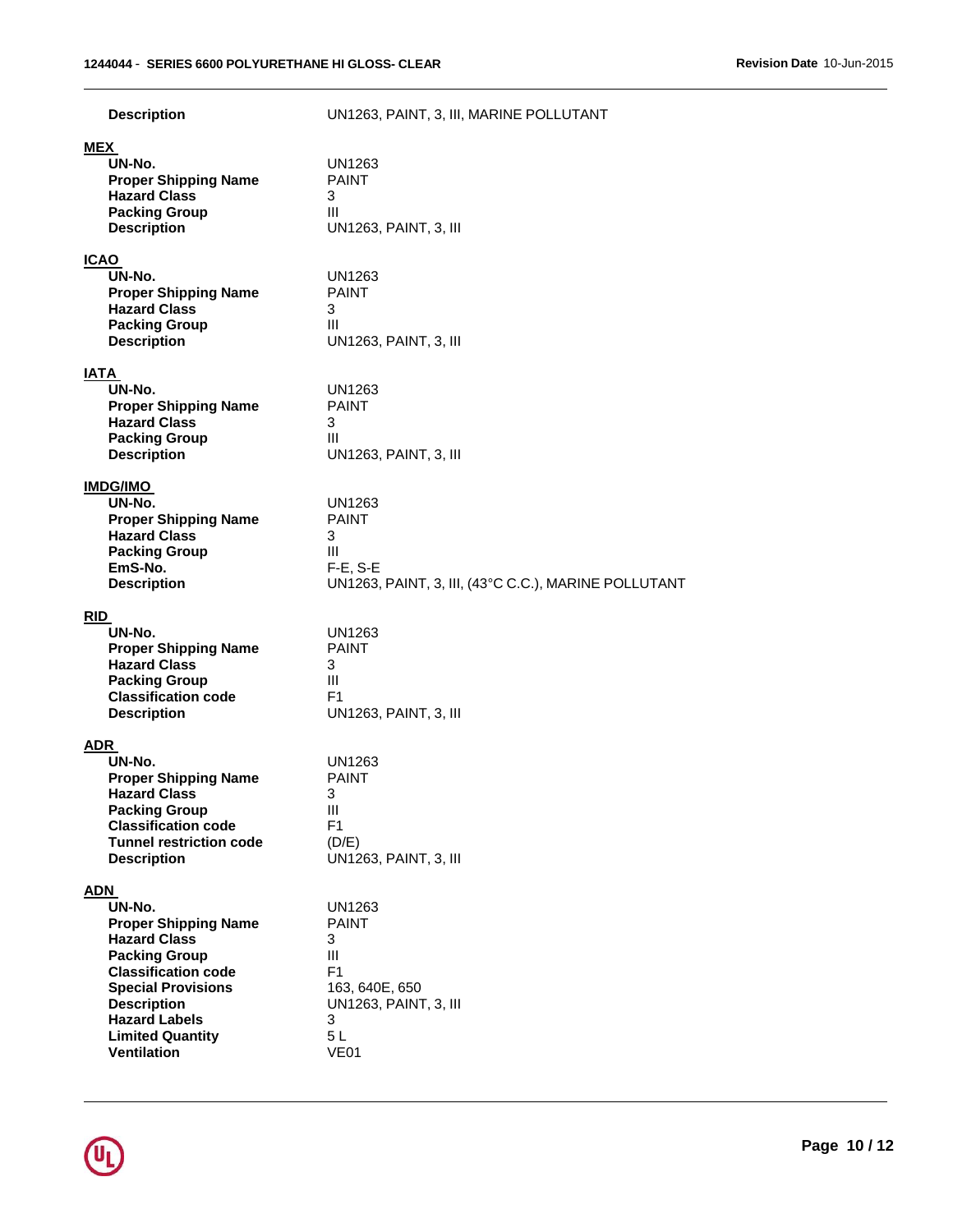## **15. REGULATORYINFORMATION**

### **International Inventories**

TSCA Complies DSL DSL All components are listed either on the DSL or NDSL. **IECSC** 

**TSCA** - United States Toxic Substances Control Act Section 8(b) Inventory **DSL/NDSL** - Canadian Domestic Substances List/Non-Domestic Substances List

#### **US Federal Regulations**

#### **SARA 313**

Section 313 of Title III of the Superfund Amendments and Reauthorization Act of 1986 (SARA). This product contains a chemical or chemicals which are subject to the reporting requirements of the Act and Title 40 of the Code of Federal Regulations, Part 372

#### **SARA 311/312 Hazard Categories**

| <b>Acute Health Hazard</b>        | Yes |
|-----------------------------------|-----|
| <b>Chronic Health Hazard</b>      | Yes |
| <b>Fire Hazard</b>                | Yes |
| Sudden release of pressure hazard | N٥  |
| <b>Reactive Hazard</b>            | N٥  |

#### **CWA (Clean Water Act)**

This product does not contain any substances regulated as pollutants pursuant to the Clean Water Act (40 CFR 122.21 and 40 CFR 122.42)

## **CERCLA**

This material, as supplied, does not contain any substances regulated as hazardous substances under the Comprehensive Environmental Response Compensation and Liability Act (CERCLA) (40 CFR 302) or the Superfund Amendments and Reauthorization Act (SARA) (40 CFR 355). There may be specific reporting requirements at the local, regional, or state level pertaining to releases of this material

#### **US State Regulations**

## **California Proposition 65**

This product contains the following Proposition 65 chemicals.

| <b>Chemical Name</b>                 | <b>California Proposition 65</b> |
|--------------------------------------|----------------------------------|
| 2-Ethylhexanoic acid - 149-57-5      | Developmental                    |
| U.S. State Right-to-Know Regulations |                                  |

.

| <b>Chemical Name</b>                      | <b>New Jersev</b> | <b>Massachusetts</b> | Pennsvlvania | Rhode Island | <b>Illinois</b> |
|-------------------------------------------|-------------------|----------------------|--------------|--------------|-----------------|
| Mineral Spirits (Rule 66)<br>8052-41-3    |                   |                      |              |              |                 |
| Cobalt bis (2-ethylhexanoate)<br>136-52-7 |                   |                      |              |              | $\lambda$       |

### **International Regulations**

#### **Mexico**

#### **National occupational exposure limits**

| <b>Component</b>          | <b>Carcinogen Status</b> | <b>Exposure Limits</b>              |
|---------------------------|--------------------------|-------------------------------------|
| Mineral Spirits (Rule 66) |                          | Mexico: TWA 100 ppm                 |
| $8052 - 41 - 3(10 - 30)$  |                          | Mexico: TWA 523 mg/m <sup>3</sup>   |
|                           |                          | Mexico: STEL 200 ppm                |
|                           |                          | Mexico: STEL 1050 mg/m <sup>3</sup> |